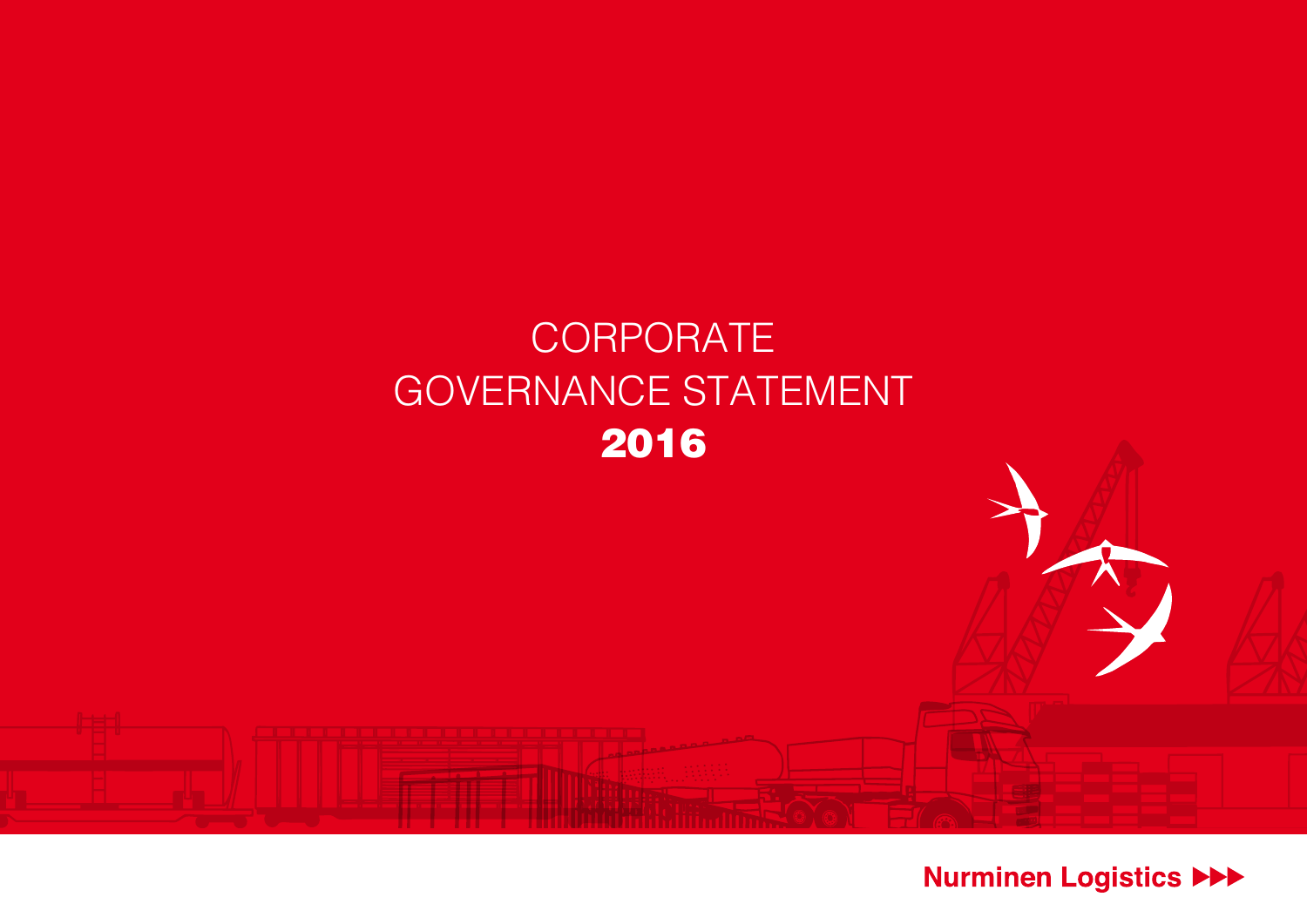# EXECUTIVE BODIES **2**

General Meeting of Shareholders **2** *[Annual General Meeting 2016](#page-2-0)* **3** *[Shareholder Rights](#page-2-0)* **3** [Board of Directors](#page-2-0) **3** *[Principles concerning the diversity of Board of Directors](#page-3-0)* **4** *[Independence of the Board of Directors' members](#page-3-0)* **4** *[Board of Directors in 2016](#page-3-0)* **4** *[The Board Committees](#page-5-0)* **6** *[Audit Committee](#page-5-0)* **6** [Boards of Directors of Subsidiaries](#page-5-0) **6** [President and CEO and Group Management Team](#page-5-0) **6** [REMUNERATION](#page-7-0) **8** [INSIDER MANAGEMENT](#page-7-0) **8** [THE MAIN FEATURES OF THE FINANCIAL REPORTING,](#page-7-0)  [INTERNAL CONTROL AND RISK MANAGEMENT](#page-7-0) **8** [Financial Reporting](#page-8-0) **9** [Internal Control](#page-8-0) **9** [Risk management](#page-9-0) **10** *[Strategic Risks](#page-9-0)* **10** *[Financial Risks](#page-9-0)* **10** [Currency risks](#page-9-0) **10** [Interest Rate Risks](#page-9-0) **10** [Liquidity Risk](#page-9-0) **10** [Credit Risks](#page-9-0) **10** *[Operational Risks](#page-10-0)* **11** *[Information Security Risks](#page-10-0)* **11** *[Indemnity Risks](#page-10-0)* **11** [USE OF DERIVATIVES](#page-11-0) **12**

[THE STRATEGY WORK OF THE COMPANY](#page-11-0) **12**

[AUDITING](#page-11-0) **12**

[COMMUNICATIONS](#page-11-0) **12**

Nurminen Logistics Plc applies the guidelines and provisions of its Articles of Association, the Finnish Limited Liability Companies Act and the rules and regulations of Nasdaq Helsinki Ltd. Furthermore, Nurminen Logistics complies with the Finnish Corporate Governance Code 2015 entered in force on 1 January 2016 and approved by the Securities Market Association, with the following exceptions:

- Deviating from recommendation 8, Composition of the board of directors, both genders are not represented in the Board of Directors in the term of office that began in 2016. The company's shareholders representing more than 50% of the shares and votes who prepare a proposal for the composition of the Board of Directors to the Annual General Meeting have not been able to present female candidates to the General Meeting. The company's aim is that the its Board of Directors will have representatives of both genders in the future.
- Deviating from recommendation 15, Appointment of members to committees, as of 25 November 2010 the Audit Committee consists of two members. The company considers that two members is appropriate amount as there are only five members in the Board of Directors.

# The Code is publicly available on www.cgfinland.fi.

The company's corporate governance comprises of General Meeting of Shareholders, the Board of Directors and committees founded by it, the President and CEO and the Group Management Team, laws and regulations applicable in the company's operations as well as the company's internal policies, guidelines and practices.

This Corporate Governance statement has been issued as a separate report. It has been reviewed by the audit committee and approved by the Board of Directors and it is audited by Company Auditor.

The company has, on 9 March 2017, issued a separate Report on Operations.

### **EXECUTIVE BODIES**

The General Meeting of Shareholders, the Board of Directors and the President and CEO are responsible for Nurminen Logistics Plc´s management. Their duties are defined mainly in the Finnish Companies Act.

# **General Meeting of Shareholders**

The General Meeting of Shareholders is the company's highest decision-making body. Its tasks and procedures are defined in the Finnish Companies Act and in company's Articles of Association. The Annual General Meeting shall be held annually by the end of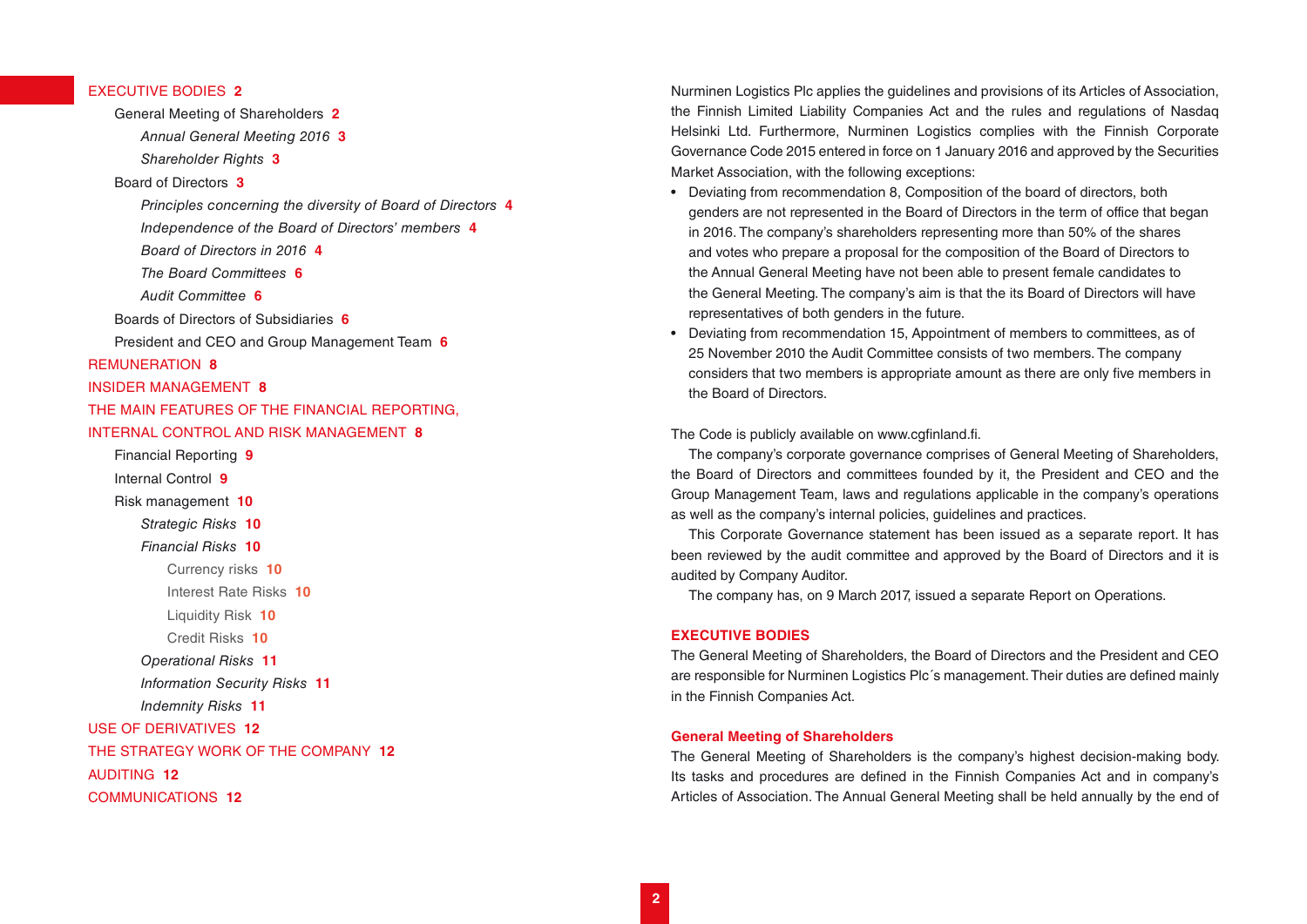<span id="page-2-0"></span>June. Notices to General Meeting of Shareholders must be delivered to shareholders no earlier than three months before the record date for the Annual General Meeting meant in the Finnish Companies Act and not later than three weeks before the General Meeting, however, no later than nine days before the record date for the Annual General Meeting meant in the Finnish Companies Act, by publishing the notice in a nation-wide newspaper chosen by the Board of Directors or on the company´s website. Nurminen Logistics Plc also publishes its invitations to General Meetings as stock exchange releases.

Decisions made by the Annual General Meeting include i.e. approving of the financial statements and the consolidated financial statements of the company, use of the profit and discharging the Board of Directors and the President and CEO from liability. Furthermore, the Annual General Meeting elects the members of the Board of Directors and the auditor and decides on their remuneration and compensation of their costs.

#### *Annual General Meeting 2016*

The 2016 Annual General meeting was held on 12 April 2016. The meeting approved the financial statements and discharged the members of the Board of Directors and the company's President and CEO from liability for the financial year 2015.

### *Shareholder Rights*

A shareholder shall have the right to have a matter falling within the competence of the General Meeting dealt in the General Meeting, if the shareholder so demands in writing from the Board of Directors well in advance of the meeting, so that the matter can be mentioned in the notice of the meeting in question. The demand shall always be deemed to be on time, if the Board of Directors has been notified of the demand no later than four weeks before the notice is issued.

Shareholders who have been entered into the shareholder register eight working days before a General Meeting (General Meeting Record Date) have the right to attend that meeting. In addition, the holder of a nominee registered share may be notified for a temporary entry into the shareholder register so that the shareholder can attend that meeting, if the shareholder has the right, on basis of the shares, to be entered into the shareholder register on the General Meeting Record Date. The notification for a temporary entry shall be filed no later than on the date mentioned in the notice of the General Meeting, said date to be subsequent to the General Meeting Record Date. Changes in shareholdings occurring after the General Meeting Record Date shall not affect the right to attend the General Meeting or the voting rights of the shareholder.

A shareholder may participate in a General Meeting of Shareholders either in person or by proxy. A shareholder or his/her proxy may also employ the services of an assistant in a General Meeting of Shareholders. A shareholder may have several proxies, who represent the shareholder on the basis of shares held on different book-entry accounts.

A shareholder may participate in the General Meeting on condition of giving advance notice of participation to the company no later than on a date given in the notice of the meeting, not to be earlier than ten days before the meeting. A shareholder of nomineeregistered shares is deemed to have given his/her advance notice of participation in case, if he/she has been temporarily entered in to the shareholder register in accordance with the Finnish Companies Act. If a shareholder participates in a General Meeting by means of several proxies, the advance notice of participation shall indicate the shares on the basis of which each of the proxies represents the shareholder.

# **Board of Directors**

The Board of Directors is responsible for the management and the proper arrangement of the operations of the company. The Board has a general authority regarding matters not specifically designated by law or Articles of Association to any other governing body of the company.

The Board of Directors comprises four to eight members and of no more than three deputy members as decided and elected by an Annual General Meeting. The Annual General Meeting elects the Board of Directors for a term ending at the closing of the Annual General Meeting of the shareholders following the appointment. The board elects a chairman from its membership.

The Board of Directors has written Rules of Procedure. Duties of the Board of Directors are among others:

- to decide on Group strategy
- to decide on structure and organisation of the Group
- to review and to approve half year financial reports, financial statements including Group financial statement and the Board of Directors' report and the stock exchange releases concerning the outlook of the company
- to approve Group's business plan, budget and investment plan
- to decide on strategically or financially significant individual investments, acquisitions, divestments, reorganisations and liabilities
- to decide on reward and incentive scheme for Group management
- to approve Group's risk management and reporting procedures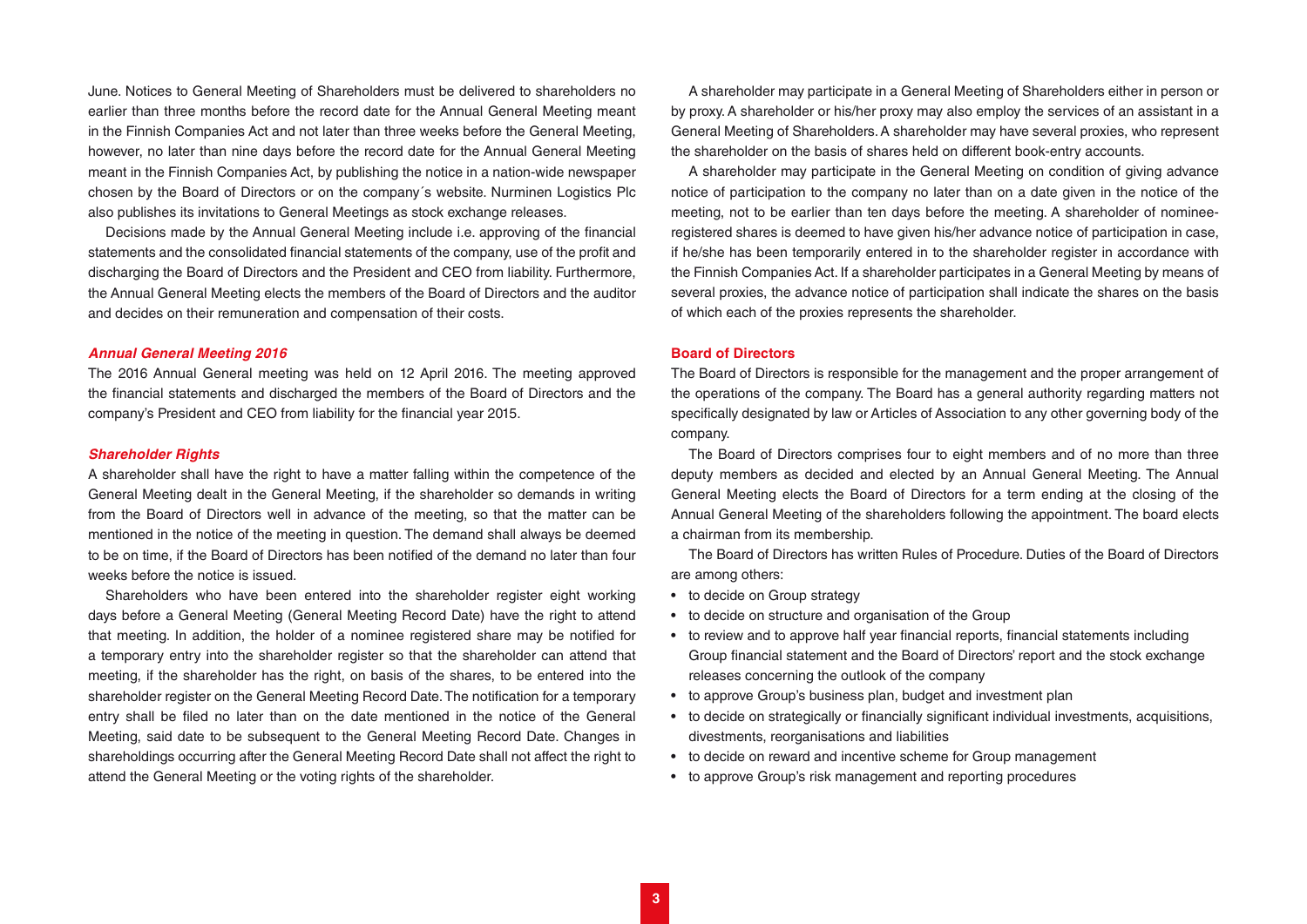- <span id="page-3-0"></span>• to prepare dividend policy and to look after the development of shareholder value
- to be responsible for other duties prescribed in the Companies Act and other legislation.

The Board of Directors appoints a President and CEO and evaluates annually the activities of the President and CEO and the rest of the Management Team. The Board of Directors also evaluates its activities annually in an internal self-evaluation.

The Board of Directors convenes 8–10 times a year following a predetermined schedule and at the invitation of the chairman as often as required by the company's activities or when proposed by the President and CEO. The company's President and CEO and Chief Financial Officer attend Board of Directors' meetings. Chief Financial Officer acts as a secretary of the Board of Directors.

Last years the company's practice has been that the company's shareholders representing more than 50% of the shares and votes, prepare a proposal for the composition of the Board of Directors to the Annual General Meeting. The starting point of the proposal design is business needs and the body preparing a proposal is paying particular attention to the principles concerning the diversity of the Board of Directors defined by the company.

### *Principles concerning the diversity of Board of Directors*

Diverse and mutually complementary age, occupational and international background as well as education of the members of the Board of Directors contribute to the effective work the Board of Directors. The Board of Directors has defined in 2016 principles concerning the diversity of the Board of Directors. The body in charge of the proposals for the composition of the Board of Directors takes into account these principles in the proposal.

The company's aim is that the Board has representatives of both genders. Other objectives include international experience, a wide range of ages and different educational and professional backgrounds. In addition, the Board members are required to have sector expertise and the possibility to devote sufficient time to Board work. This last requirement is particularly important for the Chairman of the Board, as the Chairman in particular must have the possibility to address the company's issues in a comprehensive manner and the Chairman's input is often needed outside of the meetings.

In the term of office that began in 2016, the age range of the members of the Board is 37–70 years. The Board members' professional and international background is varied and their industry knowledge is extensive. Departing from the principles and Corporate Governance recommendation 8, both genders are not represented in the Board of Directors in the term of office that began in 2016. The body preparing a proposal for the composition of the Board of Directors has not been able to present female candidates to the General Meeting. However, the company's aim is that the its Board of Directors will have representatives of both genders in the future.

# *Independence of the Board of Directors' members*

The majority of the members of a Board of Directors must be independent from the company and two of these individuals belonging to said majority must be independent of significant shareholders.

#### *Board of Directors in 2016*

During 1 January 2016 – 31 December 2016, the Board consisted of the following five members: Olli Pohjanvirta (chairman), Tero Kivisaari, Juha Nurminen, Jukka Nurminen and Alexey Grom.

#### **Olli Pohjanvirta**, b. 1967, LL.M.

Chairman of the Board since 2015, President and CEO of the company in 2013–2015, Chairman of the Board in 2010–2013, Member of the Board in 2005\*–2010 Dependent of the company and independent of the significant shareholders Along with his controlling interest corporations owned 1,242,383 Nurminen Logistics Plc shares at the end of 2016.

# *Primary working experience*

Managing Director of Russian Capital Management Oy since 2010. Hannes Snellman LLC's Partner and head of operations in Russia in 2006–2010. A shareholder of ETL Law Offices Ltd in 1993–2006.

### *Current key positions of trust*

Chairman of the Board: Oplax Oy since 2011. Member of the Board: Fortrent Group Oy since 2013, International Banking Institute since 2009 and Meka Pro Oy since 2013.

*<sup>\*</sup> Nurminen Logistics Plc was established on 1 January 2008 after the demerging of John Nurminen Oy. The year with an asterisk indicates when the person in question started on the Board of Directors at John Nurminen Oy and, subsequently, Nurminen Logistics Plc.*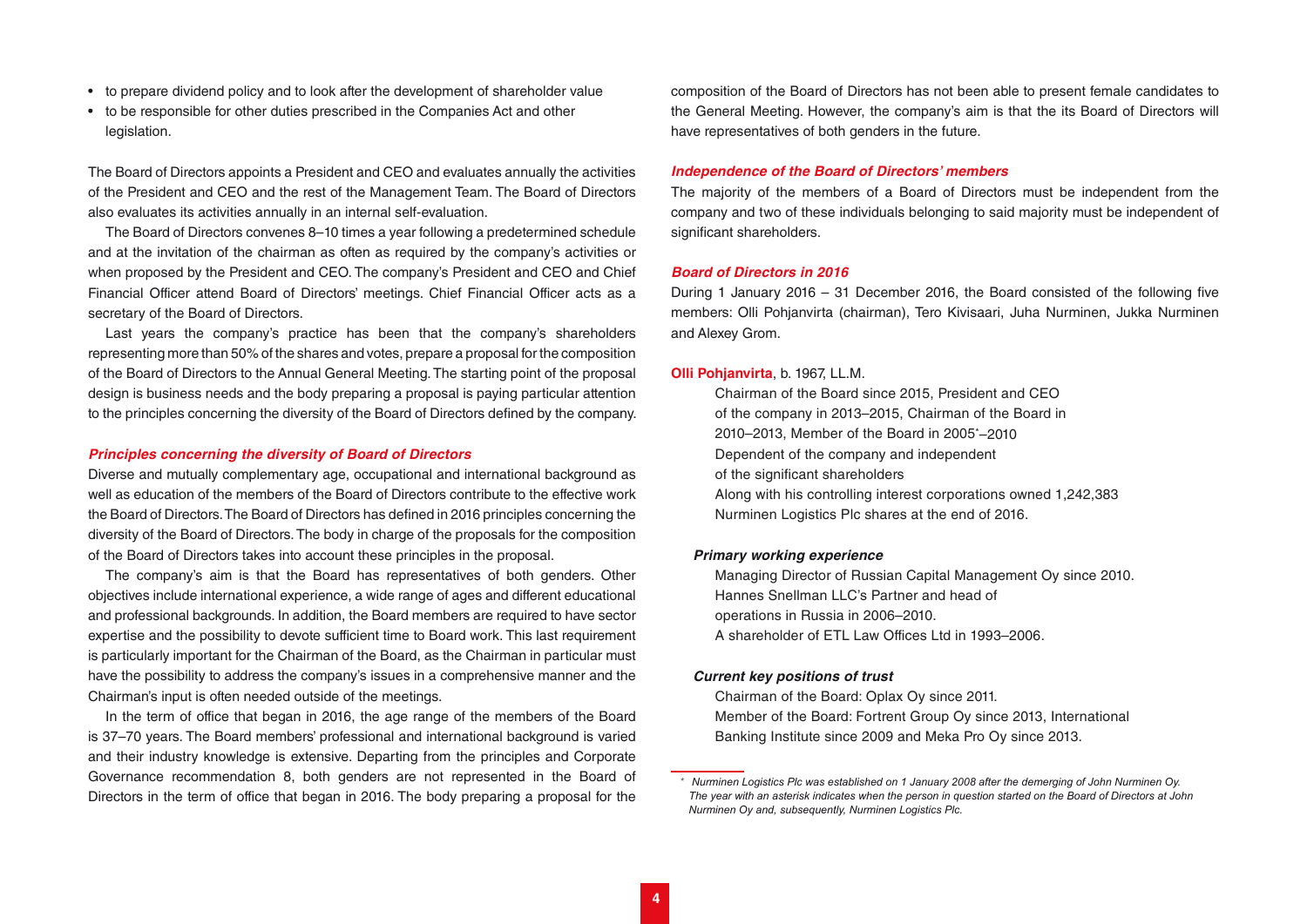#### *Former key positions of trust*

Member of the Board: Avelon Group Oy in 2007–2010, PKC Group Oyj in 2007–2012 and Tulikivi Oyj in 2010–2014.

**Tero Kivisaari**, b. 1972, M.Sc. (Econ. and Tech.) Member of the Board since 2010, Chairman of the Board in 2013–2015 Independent of the company and significant shareholders Owned 149,549 Nurminen Logistics Plc shares at the end of 2016.

#### *Primary working experience*

Senior Partner in LetterOne Technology since 2014. President of business area Mobility Services of TeliaSonera AB in 2012–2013. President of business area Eurasia of TeliaSonera AB in 2007–2012. Chief Financial Officer and Vice President of business area Eurasia of TeliaSonera AB in 2003–2007. CFO of SmartTrust AB in 2000–2002. Vice President of International Operations of Sonera Oyj in 1998–2000.

# *Former key positions of trust*

Member of the Board: Turkcell Iletisim Hizmetleri A.S. in 2007–2013, Fintur Holdings B.V. in 2007–2013 and Megafon in 2007–2012.

# **Juha Nurminen**, b. 1946 M.Sc. (Econ.)

Member of the Board since 1971\*, Chairman of the Board in 1997\*–2010 Independent of the company and dependent of the significant shareholders Along with his controlling interest corporations owned 8,652,627 Nurminen Logistics Plc shares at the end of 2016.

# *Primary working experience*

Managing Director of John Nurminen in 1979–1990, 1993–1997 and 2007, served on the boards of various companies of the John Nurminen Group from 1974.

#### *Current key positions of trust*

Chairman of the Board: John Nurminen Foundation since 1992. Member of the Board: John Nurminen Oy since 2013. Member: The Finnish Naval Reserve Foundation (former Sininen Reservi Foundation) delegation since 1996 and The Finnish Lifeboat Institution advisory committee since 1998*.*

# *Former key positions of trust*

Chairman of the Board: John Nurminen Oy in 1997–2007 and 2010–2012.

# **Jukka Nurminen**, b. 1979, M.Sc. (Econ.)

Member of the Board since 2009 Independent of the company and dependent of the significant shareholders Owned 977,367 Nurminen Logistics Plc shares at the end of 2016.

# *Primary working experience*

Managing director of John Nurminen Events B.V. since 2012. Managing director of Abyss Art Oy since 2006.

#### *Current key positions of trust*

Member of the Board: John Nurminen Oy and its subsidiaries since 2007.

# **Alexey Grom**, b. 1971, Executive MBA

Member of the Board since 2013 Independent of the company and significant shareholders Owned 17,913 Nurminen Logistics Plc shares at the end of 2016.

#### *Primary working experience*

President of United Transport and Logistics Company (UTLC) since 2016. First Deputy CEO of United Transport and Logistics Company (UTLC) in 2014–2015. First Vice President of FESCO Transportation Group in 2012–2014. General Director of OOO Firma Transgarant since 2007.

None of the Board members are employed by the company.

*<sup>\*</sup> Nurminen Logistics Plc was established on 1 January 2008 after the demerging of John Nurminen Oy. The year with an asterisk indicates when the person in question started on the Board of Directors at John Nurminen Oy and, subsequently, Nurminen Logistics Plc.*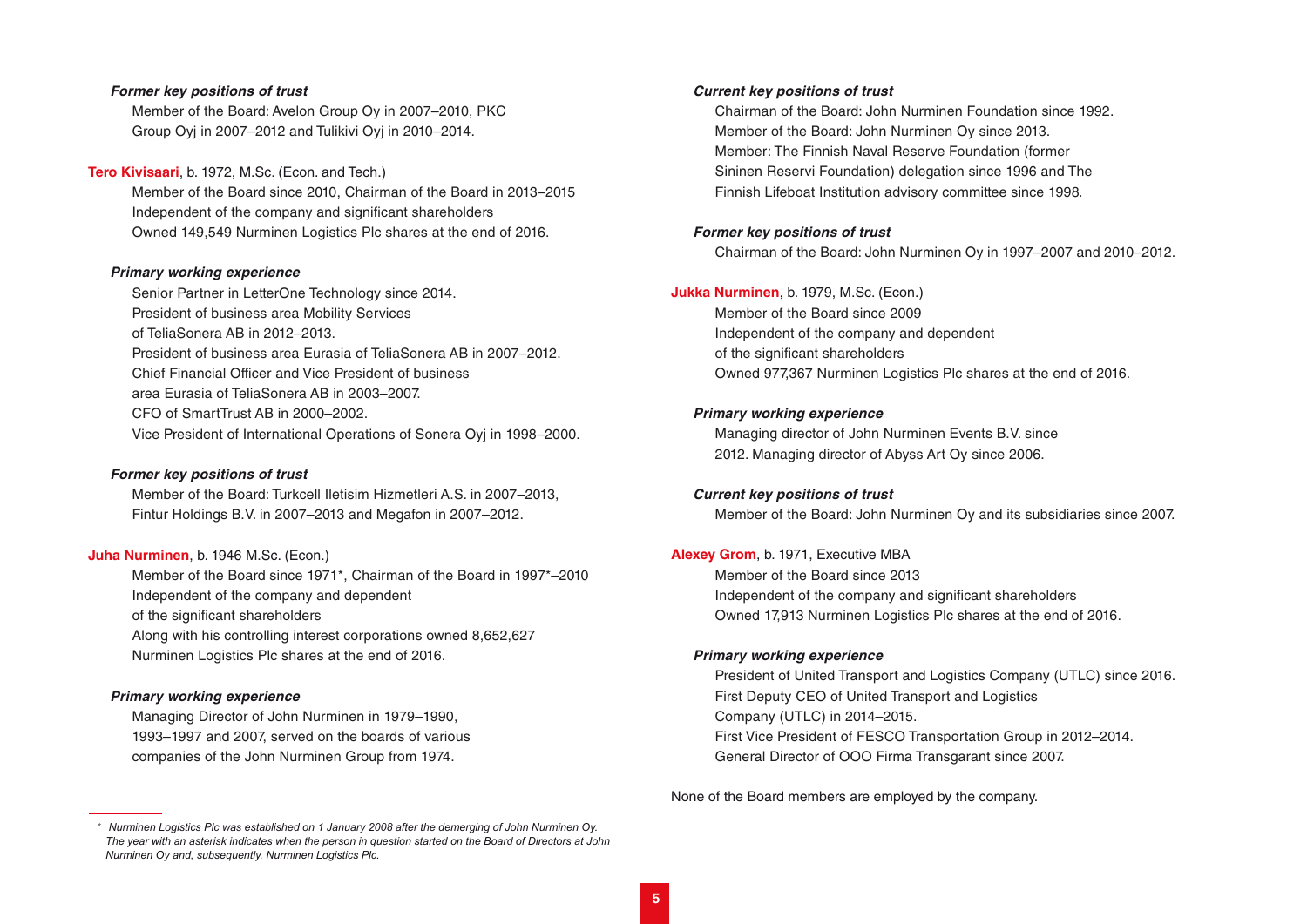<span id="page-5-0"></span>In 2016, the Board of Directors held 13 meetings, 6 of which were telephone meetings. The average attendance of the members at the Board meetings was 82%.

# **Board members' attendance at the Board meetings in 2016**

|                             | Attendance (%) | Number of<br>meetings attended |
|-----------------------------|----------------|--------------------------------|
| Olli Pohjanvirta (chairman) | 100            | 13/13                          |
| Tero Kivisaari              | 54             | 7/13                           |
| Juha Nurminen               | 100            | 13/13                          |
| Jukka Nurminen              | 100            | 13/13                          |
| Alexey Grom                 | 54             | 7/13                           |

The Annual General Meeting decides the remuneration for the Board of Directors. The Annual General Meeting of Shareholders (12 April 2016) resolved that for the members of the Board elected at the Annual General Meeting for the term ending at the close of the Annual General Meeting in 2017 remuneration level will be as follows: annual remuneration of EUR 40,000 for the Chairman and EUR 20,000 for the other members. In addition, a meeting fee of EUR 1,000 per meeting for the Board and Board Committee meetings shall be paid for each member of the Board living in Finland and EUR 1,500 per meeting for a member of the Board living outside Finland. 50 per cent of the annual remuneration will be paid in the form of Nurminen Logistics Plc's shares and the remainder in money. A member of the Board of Directors may not transfer shares received as annual remuneration before a period of three years has elapsed from receiving shares. The Chairman of the Board will get, in addition, the remuneration of EUR 7,500 per month plus car benefit with the maximum value of EUR 1,600 per month and telephone benefit. It was decided to compensate the travel and other expenses of the members of the Board in accordance with customary practice. The members of the Board do not receive from the company compensations that are not related to their position as Board members.

### *The Board Committees*

At its organizing meeting the Board of Directors appoints an Audit Committee and if deemed appropriate, other committees, as well as nominates the members and chairmen of each committee. The purpose of committees is to prepare matters for the Board of Directors. The committees do not have independent decision-making authority.

# *Audit Committee*

Duties of the Audit Committee include but are not limited to:

- to review half year financial reports, financial statements including Group financial statement and the stock exchange releases concerning the outlook of the company
- to follow the financial statement reporting process, the efficiency of internal control and the internal auditing and the statutory auditing of the Group financial statement
- to oversee the financial reporting process
- to discuss the Corporate Governance statement given by the company
- to assess the independence of the authorised auditor or auditing company and especially to assess the additional services the auditor offers to the company
- to prepare a draft resolution concerning the election of the auditor.

The Audit Committee convenes at the invitation of the Chairman on regularly basis. The Audit Committee regularly reports of its work to the Board of Directors.

In 2016, the Audit Committee consisted of two members: 1 January – 12 April Jukka Nurminen, Chairman and Alexey Grom. 13 April onwards Tero Kivisaari, Chairman, and Jukka Nurminen. The Audit Committee met two times at an average attendance rate of 75%.

# **Members' attendance at the Audit Committee meetings in 2016**

|                | Attendance (%) | Number of<br>meetings attended |
|----------------|----------------|--------------------------------|
| Tero Kivisaari | 100            | 1/1                            |
| Jukka Nurminen | 100            | 2/2                            |
| Alexey Grom    |                | 0/1                            |

### **Boards of Directors of Subsidiaries**

The majority of the Chairmen and the members of the Boards of Directors of Nurminen Logistics Plc's subsidiaries belong to the management of the Group.

# **President and CEO and Group Management Team**

Nurminen Logistics' President and CEO is appointed by the Board. The President and CEO is responsible for the daily management of the company in accordance with Finnish Company Act and the instructions and directions of the Board of Directors. The President and CEO acts as a Chairman of the Group Management Team.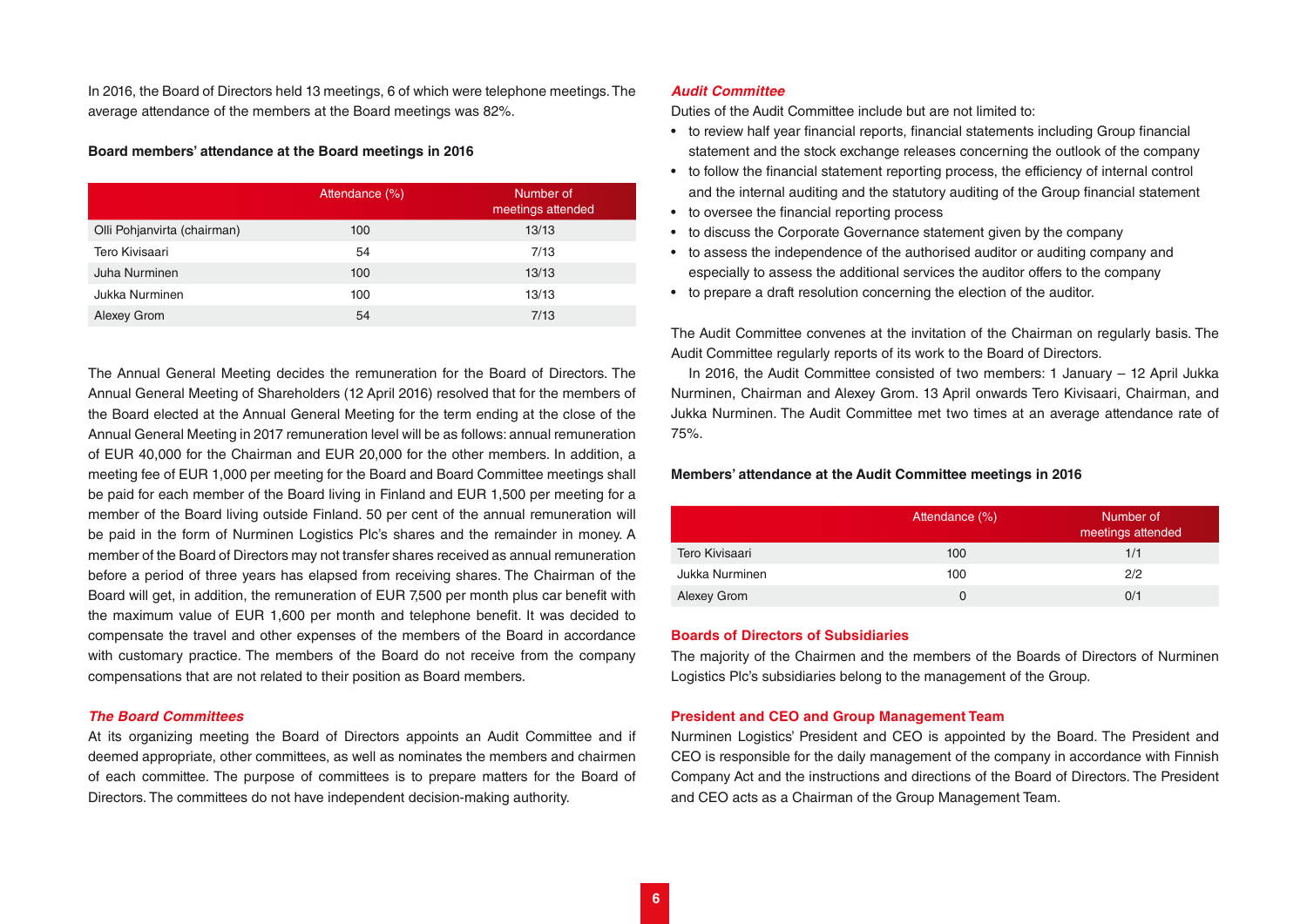M.Sc. (Econ) Marko Tuunainen has served as the President and CEO of the company since 1 August 2015. According to the Service Agreement between the company and the President and CEO, either party may terminate the Service Agreement by six months' prior notice, during which time full salary and benefits are paid. In addition to this, in the event that the company terminates the contract for reasons other than material breach of the President and CEO, the President and CEO shall be paid compensation equivalent to six month's salary. The President and CEO has statutory pension coverage and age of retirement.

The Group Management Team comprises of the senior management. It is the Group Management Team's duty to prepare the strategy of the Group, to monitor its performance and to handle matters with significant financial or other bearing. The Group Management Team members report to the President and CEO.

In addition to the President and CEO, on 31 December 2016 the Group Management Team had three members. The members of the Group Management Team were:

#### **Marko Tuunainen**, b. 1970, M.Sc. (Econ)

President and CEO In the service of the company since 2014, in the current position since 2015 Owned 21,277 Nurminen Logistics Plc shares at the end of 2016.

#### *Primary working experience*

Senior Vice President of Forwarding and Value Added Services business unit in 2014–2015. Regional Head of Electrolux CIS in 2004–2009. Managing Partner at North East Consulting in 2009–2011. Vice President, Sales and Marketing, iLOQ Oy in 2011–2012. Project Manager, Russian Capital Management Oy in 2012. Managing Director, iResponse Solutions Oy in 2013.

#### **Markku Puolanne**, b. 1973, B.Sc. (Econ)

# CFO

Area of responsibility: Finance and Mergers, Acquisitions & IT In the service of the company since 2013, in the current position since 2015 Did not own Nurminen Logistics Plc shares at the end of 2016.

### *Primary working experience*

Group Financial Controller of Nurminen Logistics Plc in 2013–2015. Business Controller of Mesvac Oy in 2011–2013.

CFO and Group Financial Controller of subsidiary of the SRV Yhtiöt Plc in St. Petersburg (area of responsibility: Russia and Baltics) in 2005–2011.

### **Risto Holopainen**, b. 1963, B.Sc.

Vice President Area of responsibility: Terminal and Value Added Services In the service of the company since 2002, in the current position since 2015 Did not own Nurminen Logistics Plc shares at the end of 2016.

#### *Primary working experience*

Director of Terminal and Value Added Services business line in 2013–2015.

# **Mike Karjagin**, b. 1968

Vice President Area of responsibility: Forwarding In the service of the company since 2012, in the current position since 2015 Did not own Nurminen Logistics Plc shares at the end of 2016.

# *Primary working experience*

Director of Forwarding business line in 2013–2015.

In 2016 also the following people were in the Management Team:

**Maija Dietrich**, b. 1977, M.Sc. (Tech.), until 10 September 2016 Vice President Area of responsibility: Railway Logistics In the service of the company since 2014, in the current position since 2015 Did not own Nurminen Logistics Plc shares at the end of 2016.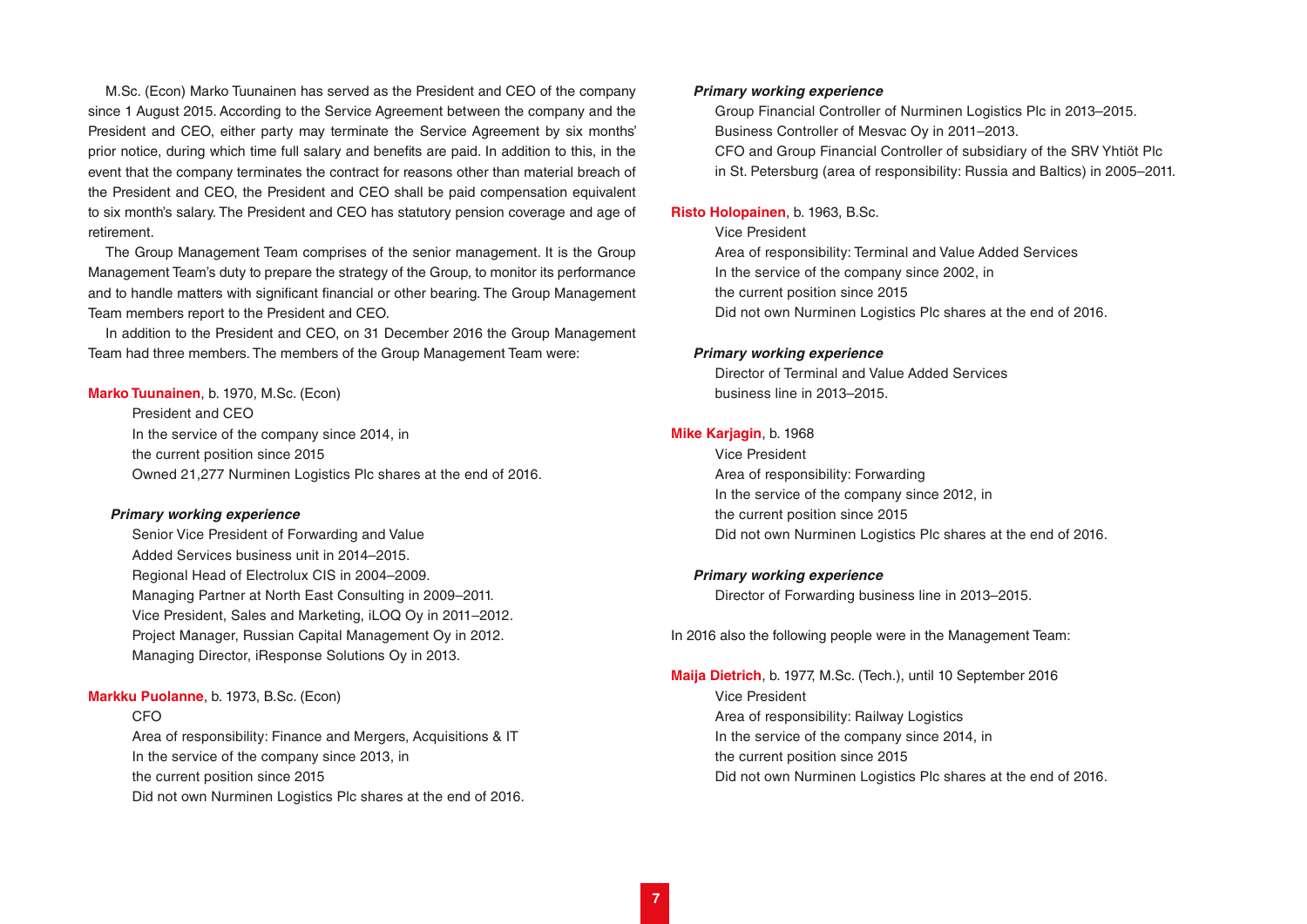# <span id="page-7-0"></span>*Primary working experience*

HR Director of Nurminen Logistics Plc in 2014–2015. Strategic HR Development Manager of UPM Kymmene Oyj in 2001–2014.

### **REMUNERATION**

The Board of Directors decides on the compensation of the President and CEO and The Group Management Team. The Group Management Team members are covered by an annual bonus system, which is based on business performance.

Nurminen Logistics has a key employee stock option plan. The stock options are intended to form part of the incentive and commitment program for the Group key employees. The purpose of the stock options is to encourage the key employees to work on a long-term basis to increase shareholder value. The purpose of the stock options is also to commit the key employees to the employer. Approximately 10 key employees, including the members of the Group´s Management Team and other separately named executives, belong to the target group of the plan. For all key employees, the prerequisite for receiving stock options is share ownership in the company.

### **INSIDER MANAGEMENT**

Nurminen Logistics Plc follows the Nasdaq Helsinki Ltd Guidelines for Insiders, and the company also has its own guidelines for insiders.

Upon entry into force of the Market Abuse Regulation (EU) N:o 596/2014 (MAR) on 3 July 2016 Nurminen Logistics has revised the instructions and procedures in relation to its insider directives in order to comply with the requirements of the new regulation. As a result of the MAR regulation, the Company no longer has public insiders. Nurminen Logistics will not maintain a permanent company-specific insider register either, as it will only maintain project-specific insider lists which consist of those persons, who on the basis of an employment or other contract work for the company and obtain insider information associated with a specific project.

As the public insider register was discontinued, Nurminen Logistics has the obligation to publish company managers' and their closely associated persons' transactions on financial instruments of the company with stock exchange releases as of 3 July 2016. Nurminen Logistics has determined that the managers (including their closely associated persons), whose transactions with Nurminen Logistics' financial instruments shall be notified and published based on MAR, consist of members of the Board of Directors, the President and CEO and the members of Management Team. All managers' transactions are available on the company's website at www.nurminenlogistics.com/Investors/Stock-Exchange-Releases/.

The managers are prohibited from trading in Nurminen Logistics Plc's securities for 30 days prior to the publication of Nurminen Logistics' interim reports or financial statements releases. Company has also defined the 30 days trading restriction (closed window) to be subject to those employees who regularly participate in preparing or disclosing interim reports or financial statements bulletins. Project-specific insiders are prohibited from trading in the company's securities until the project concerned has been cancelled or disclosed.

The adherence to insider guidelines and for monitoring the duty to declare as well as the maintenance of project-specific insider lists is done under supervision of the CFO. The company maintains its insider lists in the Euroclear Finland Oy's SIRE system.

# **THE MAIN FEATURES OF THE FINANCIAL REPORTING, INTERNAL CONTROL AND RISK MANAGEMENT**

The foundation of the Groups´ management and internal control is its values that are defined together with the personnel:

- Develop and improve for the benefit of the customer
- Trust and be trustworthy
- Operate profitably
- Entrepreneurship means responsibility

The Groups´ values constitute ground rules aimed at guiding the operation of all employees. They are an important prerequisite for the materialisation of Group strategy. The values are reflected in all day-to-day operations, guide the personnel in achieving set targets and help to achieve the goal of the internal control. Together determined values support the participation of the entire organisation and clarify and facilitate both our internal and external communication.

The company's Board of Directors is responsible for the arrangement and the functionality of the internal control. Internal control, risk management and financial reporting are overseen by the Audit Committee nominated by the Board of Directors. Financial reporting in the Group is carried out by using the Group´s guidelines concerning the reporting. These guidelines are maintained by the Group´s Financial Administration. Financial Administration also oversees that these guidelines are applied and that the internal communication concerning the guidelines is arranged properly.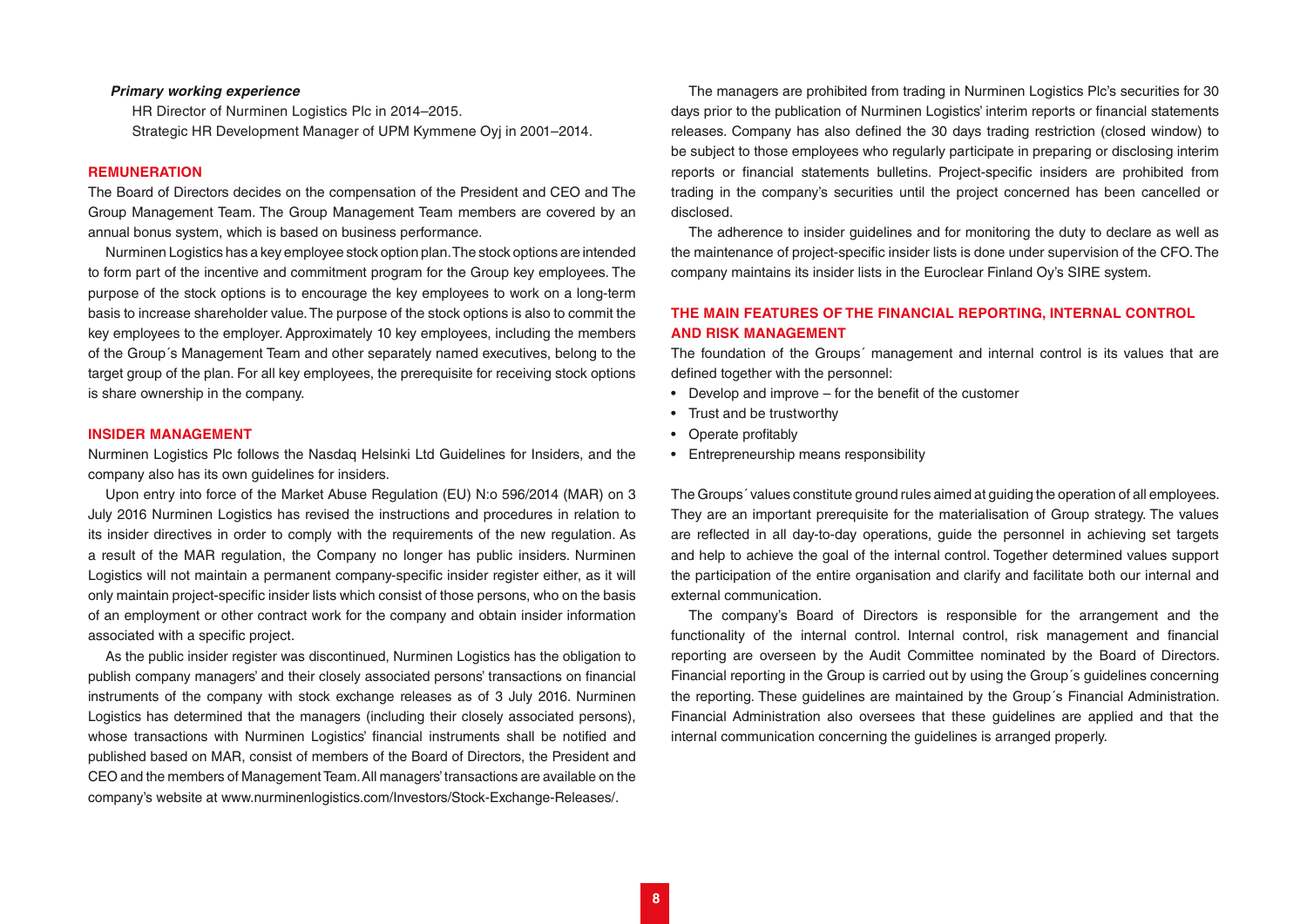# <span id="page-8-0"></span>**Financial Reporting**

Board of Directors has approved principles how to prepare consolidated financial statements. Preparing process and controlling operations for consolidated financial statements are specified, as well as are the job descriptions and responsibilities for preparing consolidated financial statements. Adjustments in consolidated financial statements are made before the balances and profit and loss statements of Group companies are booked to Group reporting system to be sure that all company accounts correspond to principles of consolidated financial statements (IFRS). Validity of consolidation is synchronized. Turnover and profit of group and business units are analyzed and compared to views of management and to information from operational systems in the Control function.

Other processes that are significant for financial statements are fixed assets process and sales process. Sales revenues of Group are booked based on information from operational systems. This process is supervised by Group Financial Department. Significant information from sales systems are synchronized monthly with the information in bookkeeping. In Group there are limits for accepting the purchase of fixed assets and the accounting function of Group is also supervising purchases that are activated as assets. Group has an accepted depreciation policy which specifies economic lifetime for goods and components. Group accounting supervises that the depreciation periods that business units have defined are done according to group policy. Economic lifetimes are supervised by group accounting and inventory of fixed assets is done regularly. Depreciation periods are specified by law and by economic lifetime according to prudence principle.

Effective internal control system requires adequate, well-timed and reliable information so that the management can follow the achievement of goals and functionality of controls. This covers both economic and other information, data from information systems as well as other internally and externally gathered information. Management in different levels of Group is continuously supervising and estimating information from financial and operational systems as well as information from internal and external sources, and evaluates the significance of the information for the Group. Directions for accounting and other relevant directions are available in intranet for all and accounting function organizes on demand education related to these directions. Communication between operational units and accounting function is regular. Profit of Group is supervised internally by monthly reporting and it is completed by rolling forecasts. Group financial results are informed to the personnel immediately after the official stock exchange release is published.

Instructions for insiders are available in intranet for all. President and CEO, is responsible for Investor Communications.

The auditors control the validity of Group accounting and financial statements and that the management of the Group is organized properly. Control findings and recommendations related to them made by auditors are reported to the Board of Directors and to the Internal Audit Committee.

#### **Internal Control**

In the Group internal control means all actions and processes, principles, instructions and organizational structures that aim to increase the probability that all targets can be reached. Purpose of internal control is to ensure the profitability of operations, observance of legislation and contracts, proper administration of assets and validity of financial reporting. The Group applies its internal control in accordance with international COSOmodel.

Nurminen Logistics Group consists of parent company Nurminen Logistics Plc, subsidiaries and associated companies. The company has corporatized its business operations in Finland into separate companies and operation under the new structure has been started from 1 January 2013. Functionally significant companies in addition to the parent company and the Finnish subsidiary are Russian and Baltic business units which are managed in own companies.

The Board of Directors is responsible for organizing and functionality of internal control. Internal control is managed by Group Management Team and it is executed by the whole organization. Internal control is not a separate function but elementary part of all functions and it is working in all levels of organization. Operational management has the main responsibility of control. Each manager is responsible for organizing the control of the functions, which he/she is responsible for, and to follow that the controls are continuously functional. Support functions such as financial administration and IT department are supporting Group Management Team and have responsibility to organize the internal control in support functions. Chief Financial Officer is responsible for processes in financial administration and in reporting and shall organize the internal control for these functions.

Internal audit of the company is organized by President and CEO and the Audit Committee. Together they annually decide the focus, resourcing and actions of internal audit. Goal of internal audit is to evaluate and develop the risk management, control, management and administration processes. Internal audit is carried out as broadened external audit.

The company does not have a separate internal audit function. Instead, the internal audit is part of the group's financial administration. If necessary, the Group buys expert services. Contract risks are also managed locally with the assistance of the lawyers representing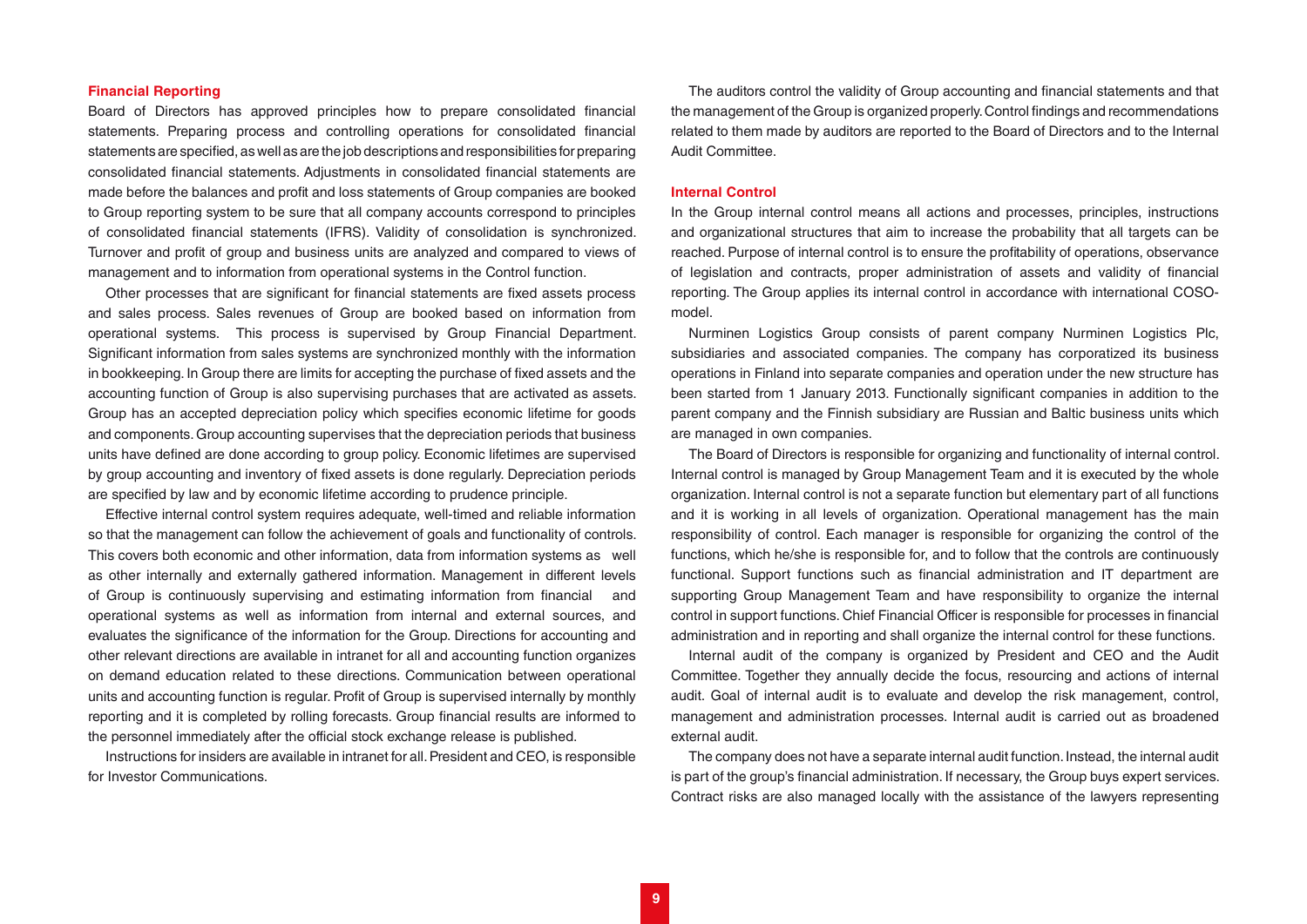<span id="page-9-0"></span>Business Units. Local auditors audit the procedures of internal control in accordance with the audit plan. Representatives of the financial administration perform certain controls when they visit subsidiaries. The financial management reports on the findings to the President and CEO and the Audit Committee, which in turn report to the Board of Directors. The main focus areas of risk management have been credit and liquidity risk as well as risks associated with railway logistics business operations.

#### **Risk management**

The Group engages in continuous risk evaluation of its operative business, and aims to protect itself from known risk factors. The goal of the Group´s risk management is to secure the performance of the group, and to ensure the undisturbed continuation of business. The Board's Audit Committee evaluates the sufficiency and the appropriateness of the risk control and the processes related to it. The Audit Committee reports to the Board of Directors.

Business risks are divided in strategic risks, financial risks, operational risks, information security risks and indemnity risks.

The Group has established a general risk management policy, the principles of which are:

### *Strategic Risks*

The Group systematically analyzes risks that are significant in relation to achieving the Group´s strategic targets. Risk analysis of strategic risks and the measures caused by it are reviewed in the Board of Directors at least once a year.

# *Financial Risks*

The goal of the Group´s risk management is to minimise the harmful effects by the changes in financial markets on the Group's profit and equity. The policy for managing financial risks is based on the main principles of finance approved by the Board of Directors. Group Financial Department is responsible for daily risk management within the limits set by the Board.

#### **Currency risks**

Currency risks are caused by foreign currency imports and exports, by the financing of foreign subsidiaries and by equity in foreign currency.

The Group manages the currency risk inherent in cash flows by keeping foreign currency income and expense cash flows in the same currency, and by matching them simultaneously to the extent possible. If matching is not possible, a portion of the open position may be hedged.

Foreign currency transaction risk position can be hedged if the counter value of currency exceeds EUR 500,000. Positions greater than EUR 2 million are hedged 50–110 %. Foreign currency risk of the net translation exposure can be hedged 25–75 %. Instruments used in hedging include forward contracts and plain vanilla options. Exotic options are forbidden. The hedge ratio is considered based on the current economic trends and the predicted currency prospects as well as the functionality of each currency's hedge market. In extraordinary hedging market circumstances, the company may deviate from the guidelines above.

Currency amounts in bank accounts should be kept as small as possible without disturbing payment transactions. The amount of currency assets may not exceed one percent of the total of the balance sheet.

### **Interest Rate Risks**

Interest rate risks to the Group derive mainly through interest bearing debt. The purpose of interest rate risk management is to diminish the effect of market interest rate movements on finance cash flows. Usable protection instruments include forward rate agreements and interest rate futures, interest rate swaps and interest collar agreements.

# **Liquidity Risk**

The purpose of liquidity risk management is to ensure sufficient financing in all situations. Assets required for two weeks' payment transactions will be reserved as a buffer for liquidity of payment transactions. The Group aims to guarantee the availability and the flexibility of financing in all circumstances by various financing agreements including sufficient credit limits and by co-operating with a number of financing institutions.

### **Credit Risks**

The goal of managing credit risk is to minimise losses which are caused by the other party neglecting their obligations. The Group will manage the counterparty risk based on the customer credit rating and engages in active debt-collection, when necessary.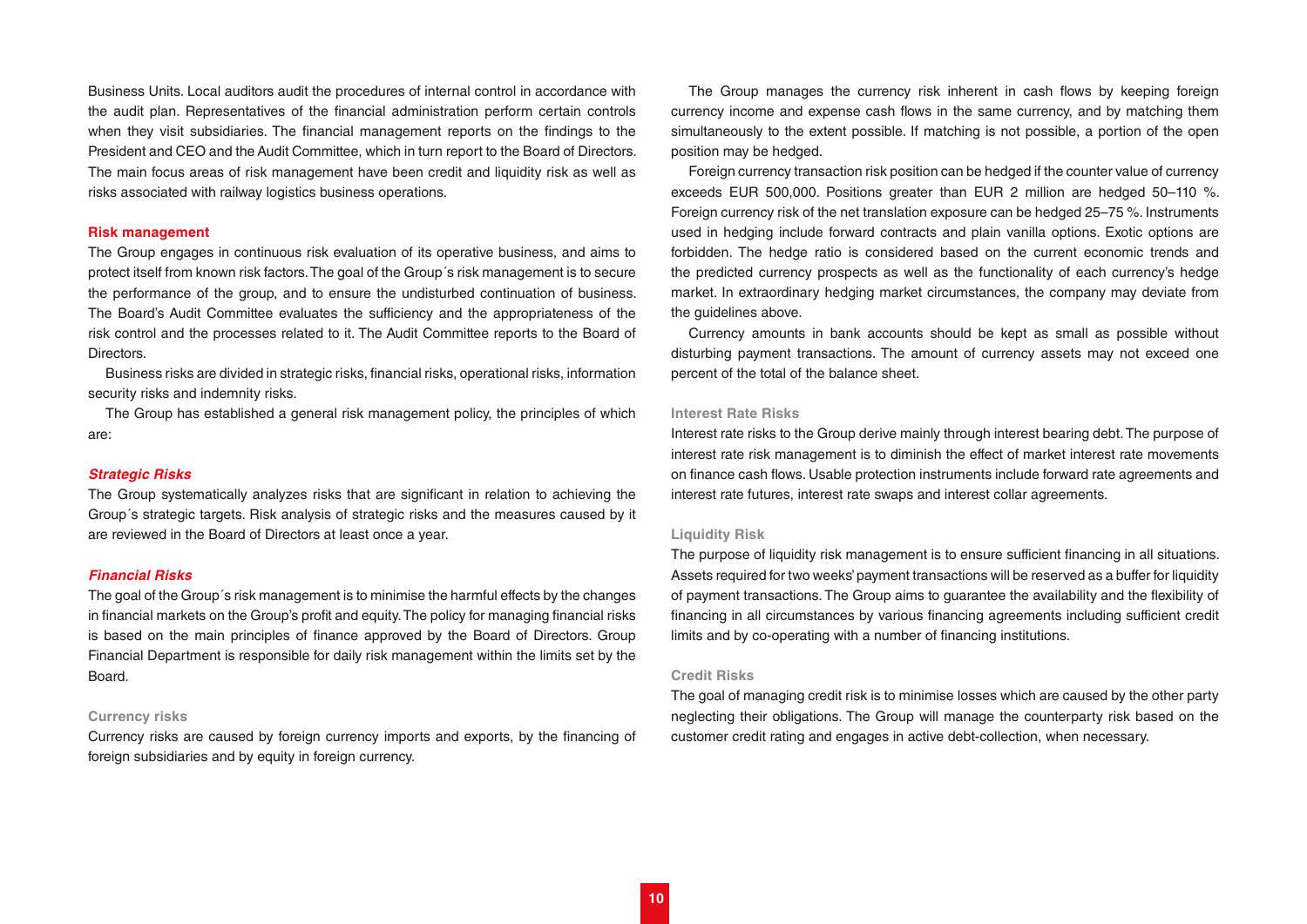# <span id="page-10-0"></span>*Operational Risks*

The operational risks consist of sales, business, personnel, IT, safety and agreement risks, risks related to the internal processes and systems as well as of legal risks.

The Group strives to minimise the operational risks of its activities by seeking as balanced a business revenue and expenditure structure as possible and by continually developing its own operations and systems.

In terms of revenue structure, the Group pursues a balanced customer portfolio such that the proportion of the Group´s business activities deriving from individual customers and industries does not become too large.

In terms of expenditure structure, the Group strives for a flexible expenditure structure such that outlays conform to seasonal variations in business activities.

The Group strives to minimise the agreement risks by harmonising the agreements as well as the processes of drafting and approving the agreements. If necessary, the Group buys expert services.

The Group continuously develops its core processes and information systems in order to be able to serve its customers competitively now and in the future.

It is the goal of the Group to continuously develop the possibilities for the Group and the personnel to improve their own operating environment and to predict changes by developing procedures, systems, tools and personnel through many different means. Regular personnel satisfaction surveys, supervisor evaluations along with evaluations of key personnel, allow the prediction and minimization of possible human risks.

#### *Information Security Risks*

Information security is a constant part of the securing and developing of all operations of the Group. Information security and information security policy are the responsibility of President and CEO and Group Management Team. They decide on the common information security policy of the Group. IT department is responsible for the development, supervision of the implementation and the maintenance of information security knowledge. In the end every administrator and user of the information systems and information networks is responsible for the implementation of information security. IT department is responsible for the protection of the information systems and for the information that they include.

The foundation of the implementation of the information security is the information security policy established by the Group. The policy is available for all employees and IT system users. The targets, responsibilities and methods of implementation of the Group´s and its subsidiaries' information security are defined in the information security policy.

The goal of the information security work is to secure the continuity of the Group´s operations and the uninterrupted functioning of the manual and automatic information systems that are important to the operations, to prevent the unauthorised use of the information and information systems, to prevent unintended or intended destruction or distortion of information and to minimise the possible damages. In addition to the protection of the information processing of normal times the Group also prepares for the threat situations that could interrupt the Group´s operations and for the recovery from these situations. The Group´s information, information systems and information system services are kept properly protected through administrative, technical and other measurements both during normal and unusual conditions. Every person handling company information is responsible for his/her part to take care of information security.

The achievement of information security goals is an ongoing process, which includes administrative, physical and technical resolutions. The information security risks are being investigated on regularly basis with a goal to identify the threats that endanger the operations, to recognise the vulnerable spots of the information systems and to estimate the losses in case some kind of threat materialises and to estimate the costs of reconstructing the information security in order to reduce the risks.

### *Indemnity Risks*

Significant indemnity risks to the Group are those related to the Group´s personnel, its assets, interruption of its operations and its liability risks.

The Group continuously pays attention to the security of its operations and to maintenance of proper working conditions. The company´s quality and environmental systems are deemed to fulfil the requirements established for the ISO 9001:2008 and ISO 14001:2004 standards. In addition, its occupational health and safety system is certified (OHSAS 18001:2008) as well.

All terminal workers have earned an occupational safety card. The Group utilises deviation reporting.

In addition to statutory insurance coverage, the Group also has comprehensive property, business interruption and liability insurance coverage to minimise indemnity risks. In order to ensure that insurance policies offer comprehensive coverage and are priced competitively, the Group analyses its insurance coverage yearly using external experts as necessary.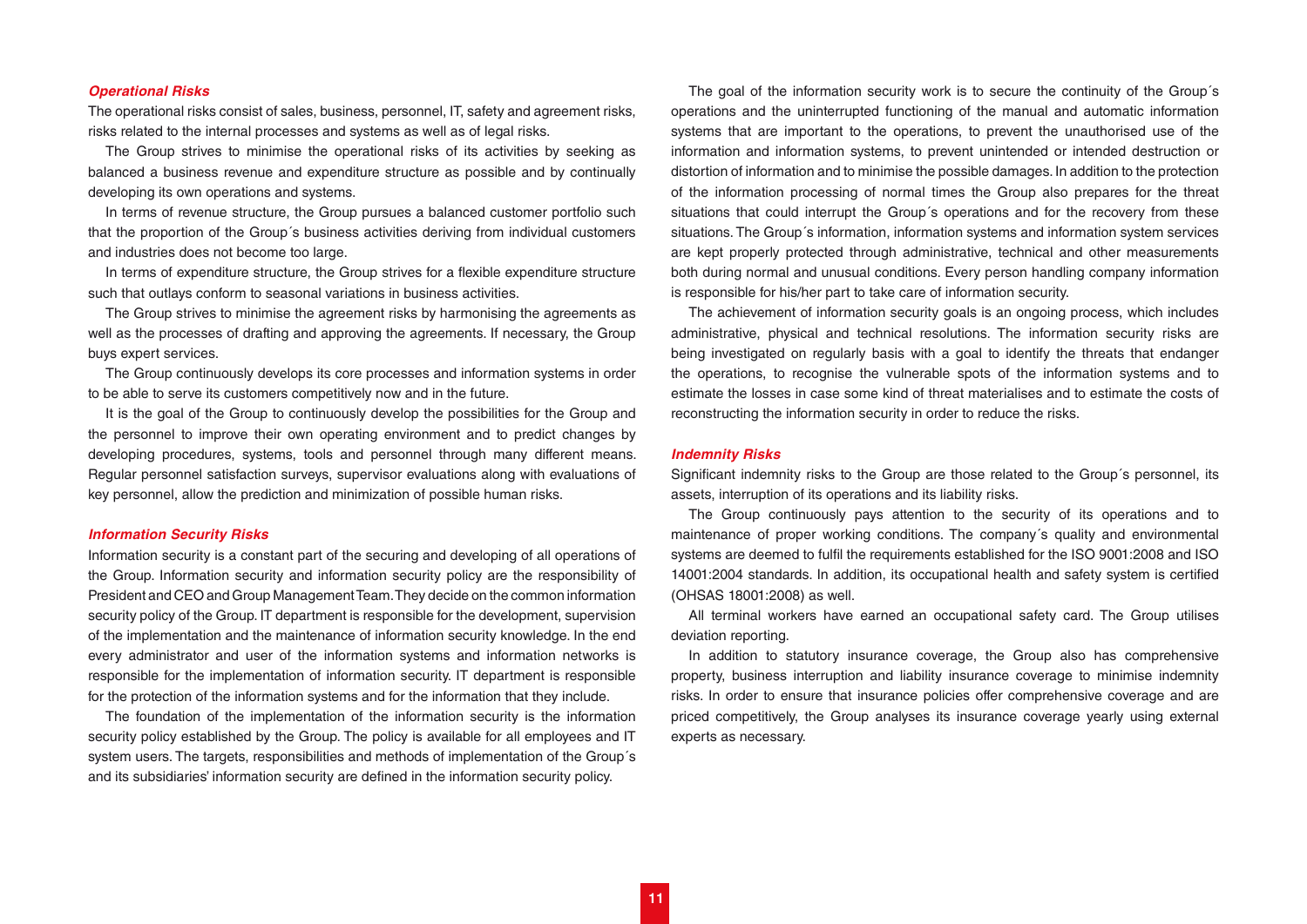# <span id="page-11-0"></span>**USE OF DERIVATIVES**

Management can use derivative contracts for protections of currency, interest and commodity risks as defined in "Financial Risks". Any other use of derivatives needs to be approved by the Board of Directors.

# **THE STRATEGY WORK OF THE COMPANY**

The Group Management Team and the Board of Directors continuously define and specify the strategic goals of the Group. The Board and the Management Team have annually joint strategy meetings. Annually the Board also reviews risk assessment, in which the significant risks related to the achievement of the Group´s strategic targets are quantified by the management of the Group. The analysis includes a plan to mitigate probability of realization of the risks and the negative impact of realized risks.

# **AUDITING**

The company has one auditing company authorised by the Central Chamber of Commerce. The auditor's term of office continues until the next Annual General Meeting after the Auditor's election.

The company's auditor is auditing firm Ernst & Young Oy, with APA Antti Suominen as principally responsible auditor.

The auditors were paid a fee of EUR 39,820 in 2016 for auditing of the financial year. A total of EUR 19,315 was paid in consulting fees unrelated to auditing.

# **COMMUNICATIONS**

In 2016 Nurminen Logistics Plc published a half year financial report, a financial statement release, a financial statement and the Board's report on operations in Finnish and English. All of these and the company's other releases, as well as key information regarding the company are available on the company's website at www.nurminenlogistics.com.